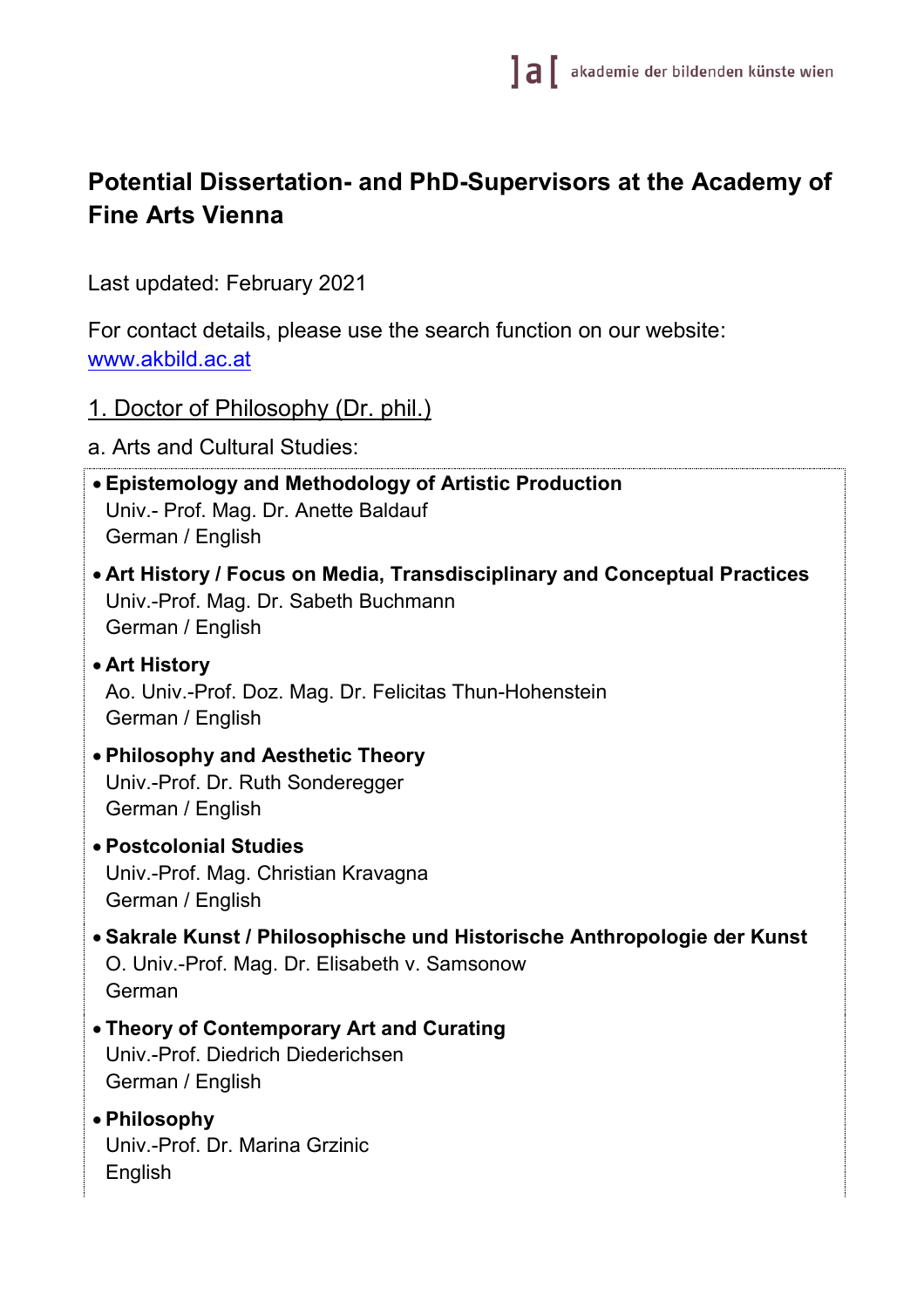- **Theatre Studies** Univ.-Doz. Dr. habil. Krassimira Kruschkova German
- **Aesthetics and Art Sociology** PD Dr. phil. habil. Jens Kastner German / English
- **Arts and Cultural Studies** Doz. Mag.Dr. Axel Stockburger German / English

#### b. Education in the Arts:

#### • **Bildnerische Erziehung** Univ.-Prof. Mag. Elke Krasny German / English

- **Textiles Gestalten** (Fashion and Styles) Univ.-Prof. Mag. Dr. Elke Gaugele German / English
- **Werkerziehung** (Design and Context) Univ.-Prof. Mag. Martin Beck German / English

#### • **Kunst- und Kulturpädagogik; Erziehungswissenschaft** (Pedagogy, Arts and Culture) Univ.-Prof. Mag. Dr. Elisabeth Sattler German / English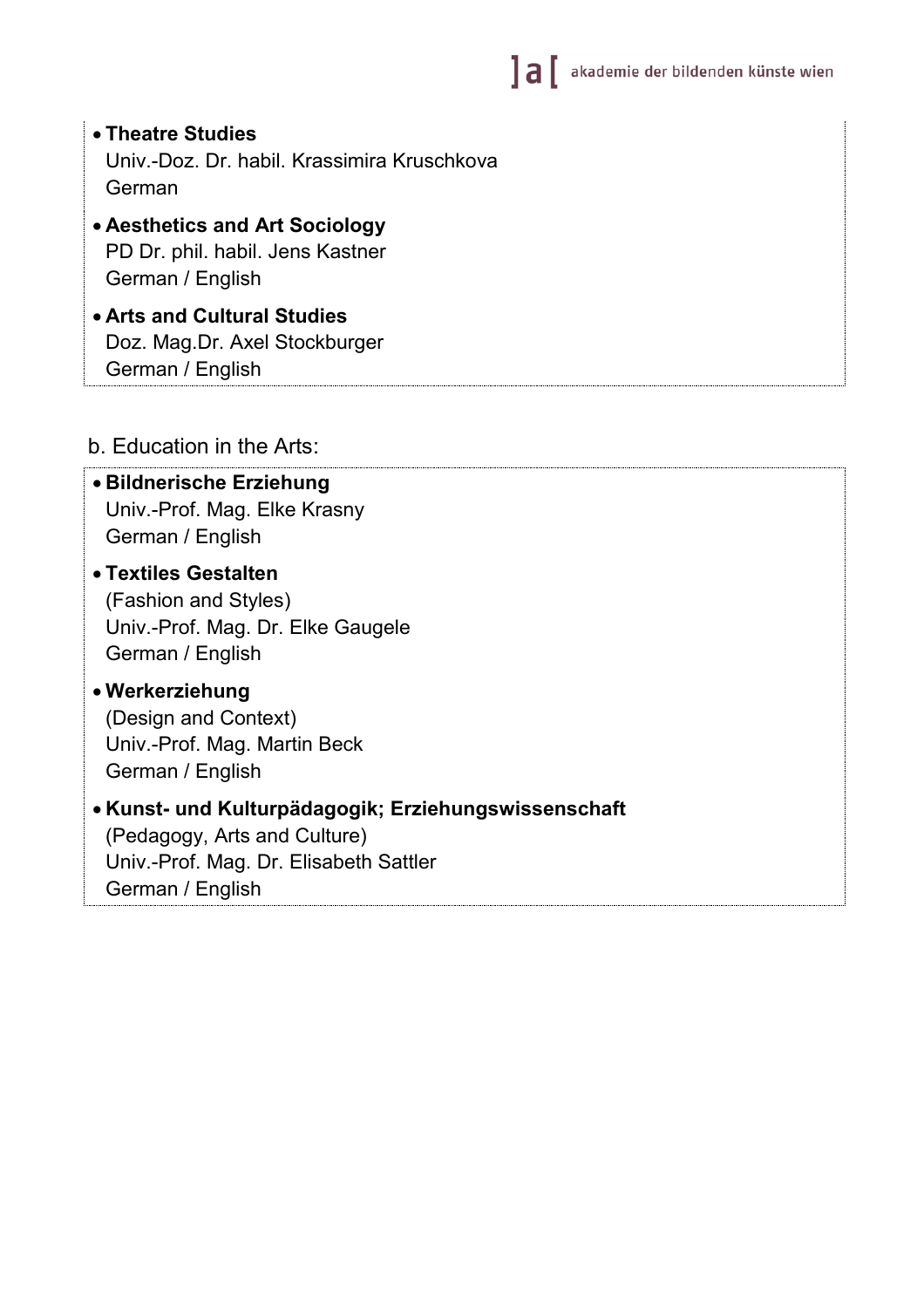# 2. Doctoral Studies in the Technical Sciences (Architecture, Dr. techn.)

• **Architecture** Univ.-Prof. Mag. MA. Wolfgang Tschapeller German / English • **Architektur mit besonderer Berücksichtigung der Entwurfstheorie und der österreichischen Architektur im 19. u. 20. Jhdt.** (Architecture) Ao. Univ.-Prof. Doz. Mag. Dr. August Sarnitz German / English • **Architecture** currently staffed with a Visiting Professorship • **Architecture / History, Theory, Criticism** Univ.-Prof. Dipl.-Ing. Dr. Ing. Angelika Schnell German / English • **Architecture / Construction, Material, Technology** Univ.-Prof. Dipl.-Arch. Michelle Howard English • **Architecture / Ecology, Sustainability, Conservation** Univ.-Prof. Mag. Hannes Stiefel German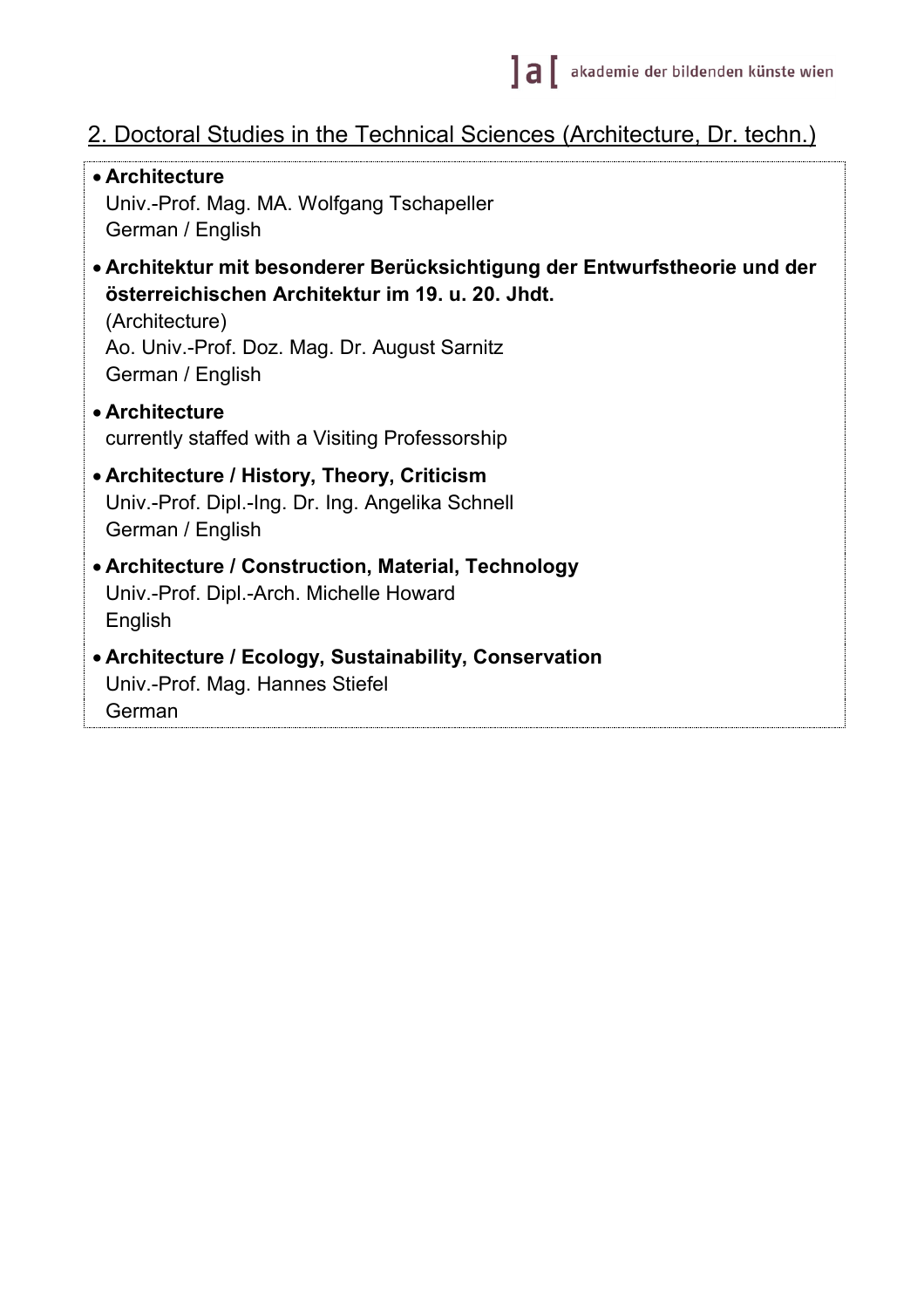# 3. Doctoral Studies in the Natural Sciences (Dr. rer. nat.)

| • Farbenlehre und Farbenchemie / Materialkunde<br>Univ.-Prof. Priv.-Doz. Dr. Katja Sterflinger<br>German / English                   |
|--------------------------------------------------------------------------------------------------------------------------------------|
| • Colour Sience and Perception, Materials Science in Art<br>O. Univ.-Prof. Doz. Dipl.-Ing. Dr. Manfred Schreiner<br>German / English |
| • Material Analysis of Objects of Art and Archaeology<br>O. Univ.-Prof. Doz. Dipl.-Ing. Dr. Manfred Schreiner<br>German / English    |
| • Materialwissenschaften in der Kunst<br>Priv.-Doz. DI Dr. techn. Rita Wiesinger<br>German / English                                 |
| • Materials Science<br>Priv.-Doz. Prof.fh Dipl.-Ing. Dr.techn. Christoph Kleber<br>German / English                                  |

#### 4. Conservation – Restoration

Note that in the field of Conservation-Restoration either a Dr. phil.-degree or a Dr. rer. nat.-degree may be completed.

• **Restoration and Conservation** O. Univ.-Prof. Mag. Dipl.-Ing. Wolfgang Baatz German • **Conservation-Restoration of Modern and Contemporary Art** Univ.-Prof. Dr. Carolin Bohlmann German • **Restoration of Historic Musical Instruments** Mag. Dr. Univ.-Doz. Alfons Huber German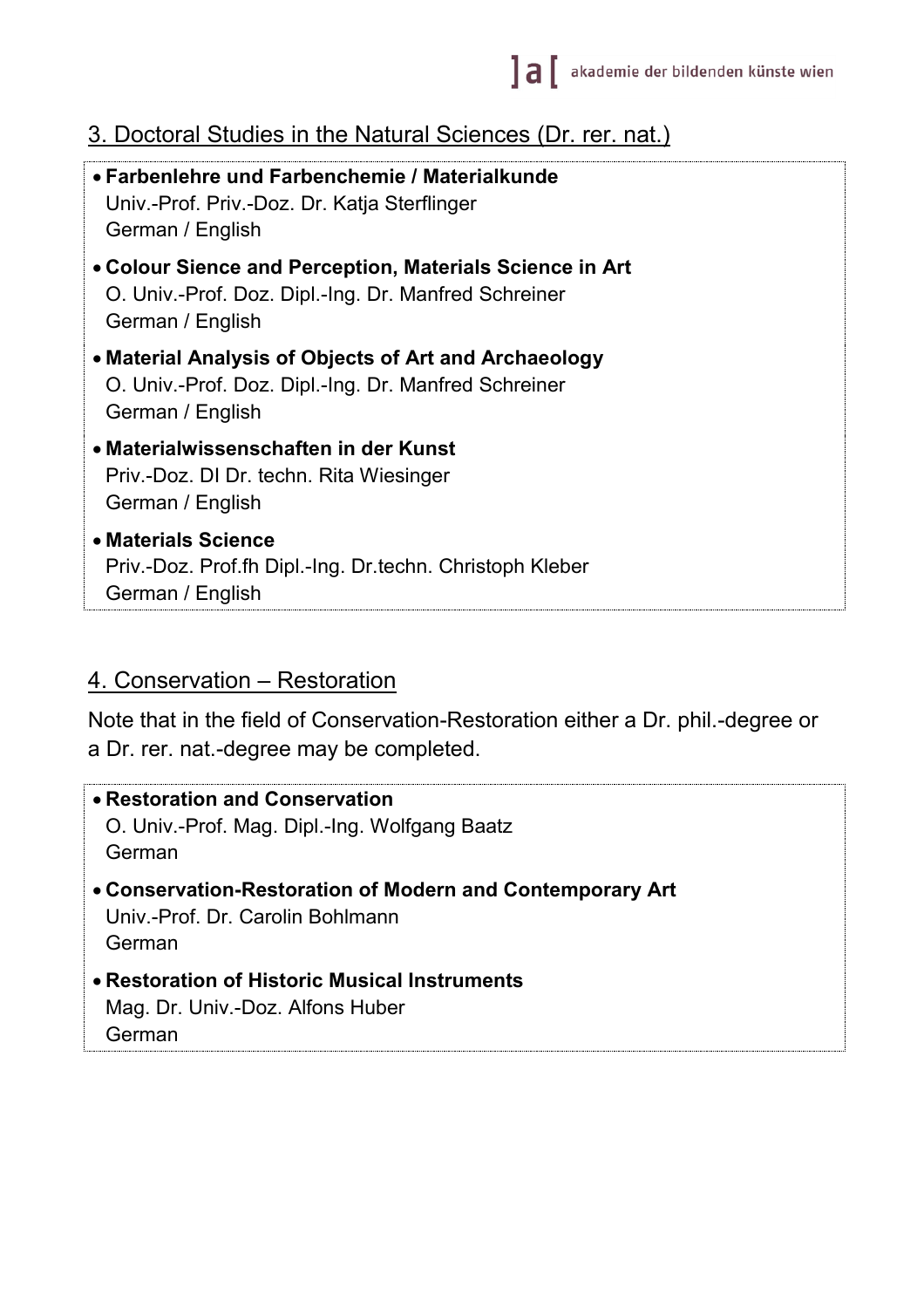### 5. Arts Studies (PhD in Practice)

Note that holders of an artistic venia may only supervise the artistic part of a PhD-in-Practice dissertation project.

• **Fine Arts / Abstract Painting** Univ.-Prof. Mag. Michaela Eichwald German • **Fine Arts with a Focus on Art in Public Space** Ao. Univ.-Prof. Doz. Mona Hahn German • **Fine Arts / Expanded Pictorial Space – Action/Sculpture/Installation in Public Space** Ao. Univ.-Prof. Doz. Mag. Judith Huemer German • **Fine Arts / New Media** Doz. Mag. Bettina Henkel German • **Fine Arts / Drawing** Ao. Univ.-Prof. Doz. Mag. Veronika Dirnhofer German • **Sculpture – Object/Installation** Univ.-Ass. Doz. Mag. Roland Kollnitz German • **Fine Arts / Performative Techniques / Performative Art** Ao. Univ.-Prof. Doz. Mag. Carola Dertnig German / English • **Fine Arts / Textual Sculpture** Univ.-Prof. Mag. Heimo Zobernig German • **Bühnengestaltung mit dem Schwerpunkt Szenografie – Performative Raumkonzepte** Univ.-Prof. Anna Viebrock German • **Expanded Pictorial Space** Univ.-Prof. Daniel Richter German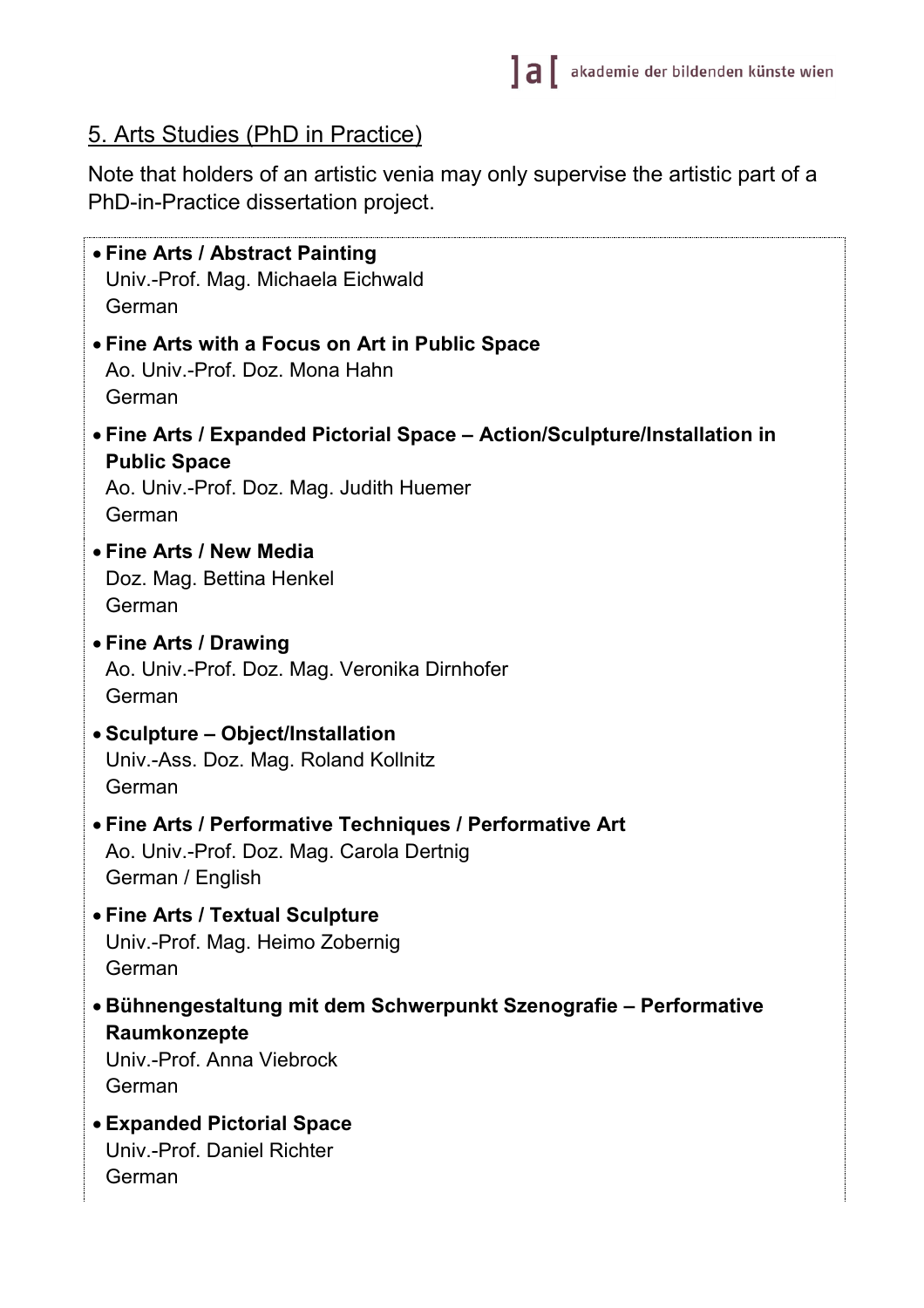- **Figurative Painting** Univ.-Prof. Kirsi Mikkola
- **Graphic Arts and Printmaking Techniques** Univ.-Prof. Mag. Christian Schwarzwald German
- **Contextual Painting** Univ.-Prof. Mag. MA. Ashley Hans Scheirl German
- **Conceptual Art** Univ.-Prof. Dr. Marina Grzinic English
- **Art and Digital Media** Univ.-Prof. Mag. Constanze Ruhm German
- **Art and Film** Univ.-Prof. Thomas Heise German
- **Arts and Research** Univ.-Prof. Dr. Renate Lorenz German / English
- **Art and Photography** Univ.-Prof. Dr. Yair Martin Guttmann German
- **Arts and Sound** Doz. Mag. Franz Pomassl German
- **Object Sculpture** Univ.-Prof. Julian Göthe German
- **Performance in the Context of Video and Digital Media** Doz. Mag. Simone Bader German
- **Transdisciplinary Art** Doz. Mag. Eduard Freudmann German / English